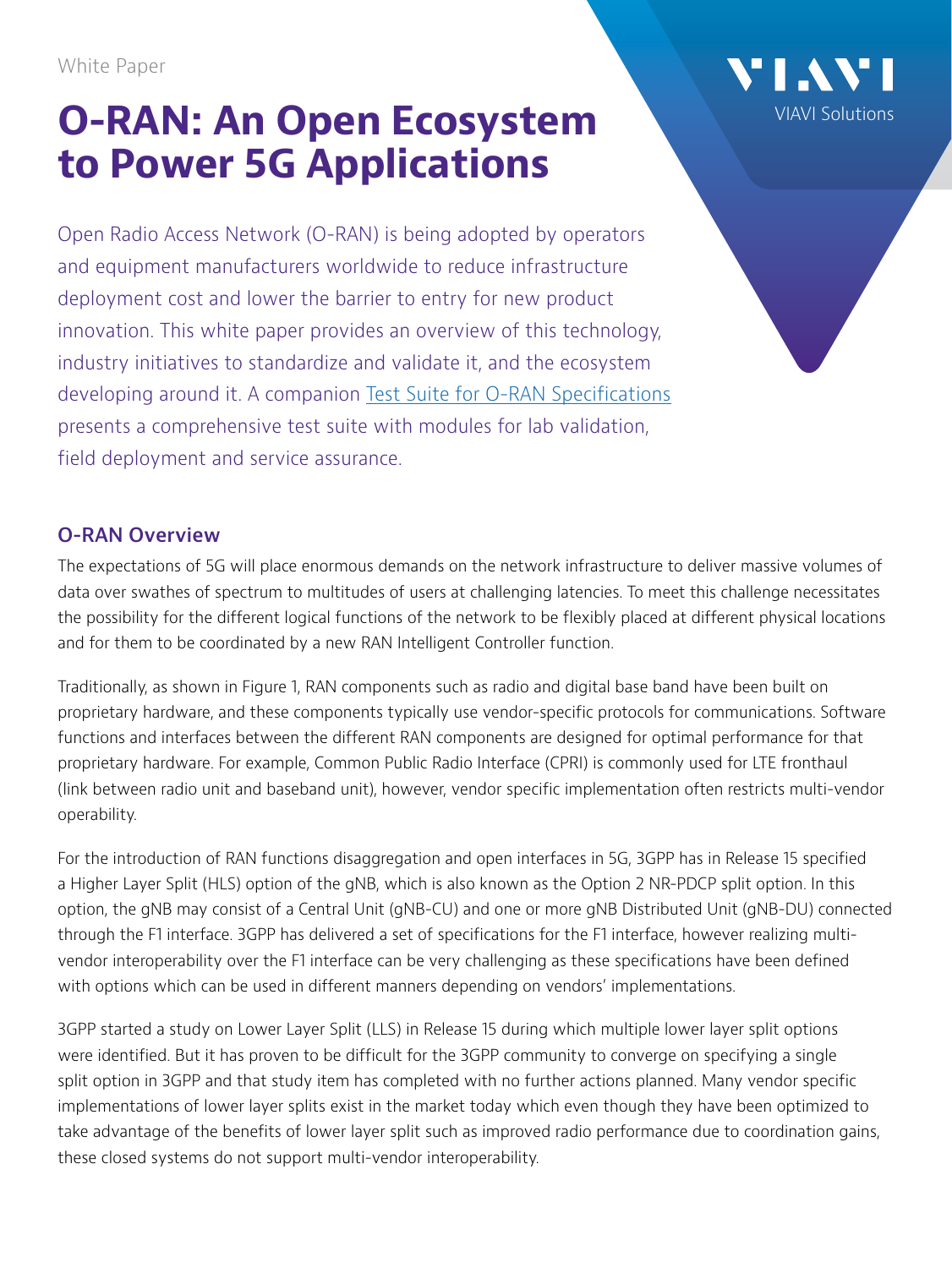O-RAN is delivering well-defined specifications to the industry to enable deployments of O-RAN-based programmable networks consisting of fully-disaggregated modular O-RAN network functions. These are designed to be multi-vendor interoperable over open interfaces running on cloud-based virtual systems. This empowers operators to design and deploy mixed-vendor network along with network slices which are key to delivering mixes of use cases in the same O-RAN infrastructure.

# **What is O-RAN?**





A key challenge for the more complex and flexible 5G network that results from this is the scale and flexibility of deployment, optimization, management and orchestration of the network. Delivering new services and managing RAN capacity will no longer be practical if managed manually. Intelligence and automation must be integrated into all aspects of the network lifecycle to reduce both CAPEX and OPEX. As RAN disaggregation facilitates managing the complexity required to address the 5G challenge, intelligence in every layer of the RAN architecture is at the core of open RAN technology. This will allow operators to deploy a truly self-managed, zero-touch automated network. Consider the example where baseband capacity can become a bottleneck during an unplanned network event. Artificial intelligence and machine learning agents can detect and characterize this event in a short amount of time leading to automated optimization, such as small cell infill capacity. Such an innovative solution can be deployed quickly and efficiently on a white-box platform.

To achieve the above-mentioned goals of an open radio access network, operators founded the [O-RAN ALLIANCE](https://www.o-ran.org/) to clearly define requirements and help build a supply chain eco-system that can foster an environment for existing and new vendors to drive innovation. As per the charter of O-RAN ALLIANCE, *O-RAN ALLIANCE members and contributors have committed to evolving radio access networks around the world. Future RANs will be built on a foundation of virtualized network elements, white-box hardware and standardized interfaces that fully embrace O-RAN's core principles of intelligence and openness.*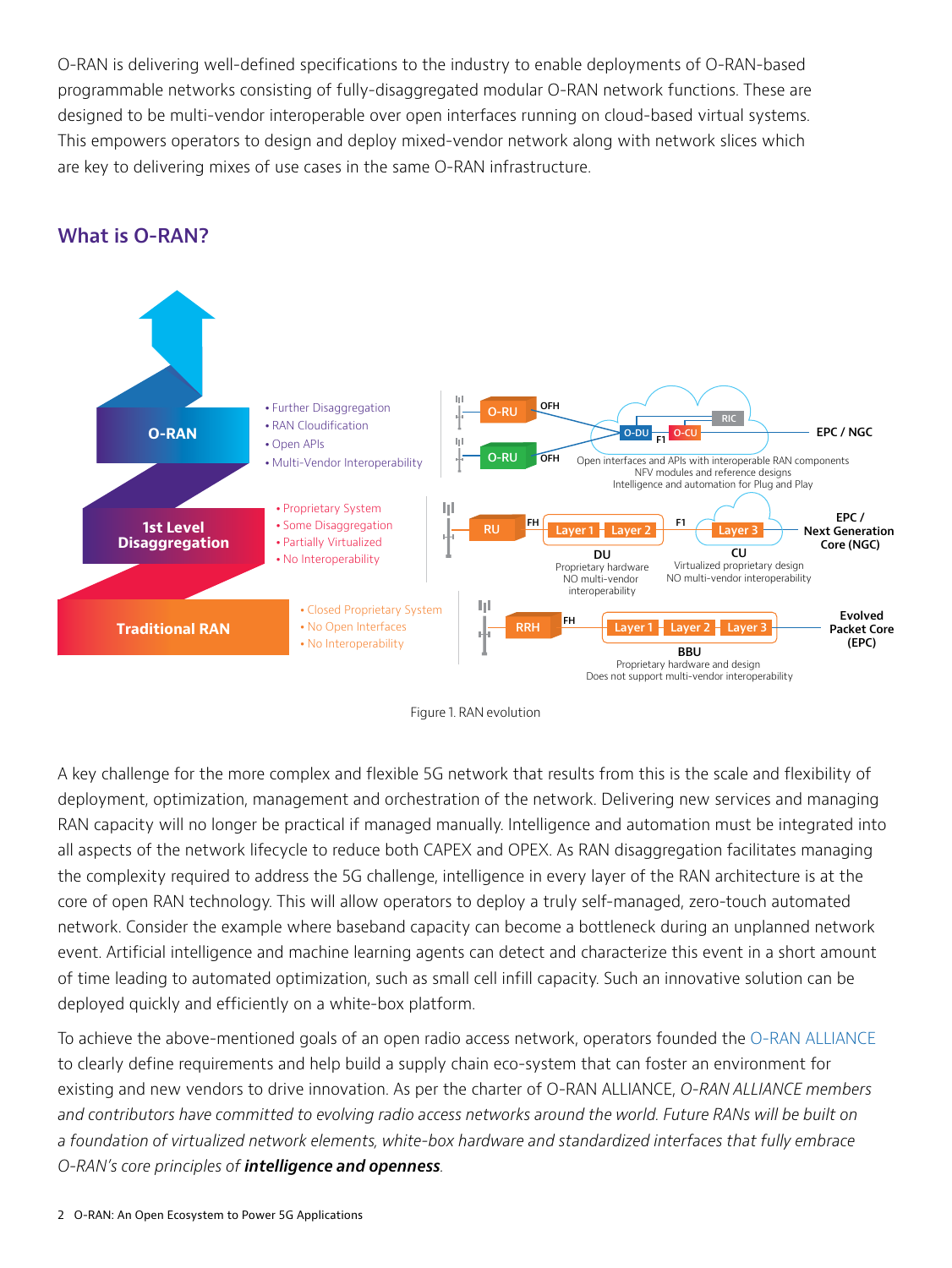The key principles of the O-RAN ALLIANCE, as embodied in Figure 2, include:

- Lead the industry towards open, interoperable interfaces, RAN virtualization, and big data enabled RAN intelligence
- Specify APIs and interfaces, driving standards to adopt them as appropriate
- Maximize the use of common off-the-shelf hardware and merchant silicon, thus minimizing proprietary hardware.

Although there are several operator-led industry initiatives that aim to generically create an open RAN ecosystem, the O-RAN ALLIANCE has received the greatest amount of support. In this document we use "O-RAN" to refer to the open RAN ecosystem target of the O-RAN ALLIANCE.

#### **Benefits of O-RAN**

5G's diverse use cases and scale have further challenged operators to evolve their infrastructure quickly to monetize the new business opportunities offered by 5G, and simultaneously reduce their CAPEX while managing their OPEX.

As we know, deployment and management of RAN is the most expensive part of a wireless network, which means current approaches to network evolution, growth and maintenance will not scale to meet the 5G challenges and opportunities. Therefore, operators are now seeing O-RAN as the most viable option to help them meet those goals:

- 1. Enable an open, multi-vendor interoperable ecosystem driving healthier competition, lowering costs for RAN equipment, and delivering a much larger pool of vendors.
- 2. Enable automation, which can reduce deployment and management cost.
- 3. Deliver scale and agility, where network components implemented as software functions can be scaled to meet network capability and capacity demands.



Figure 2. O-RAN Architecture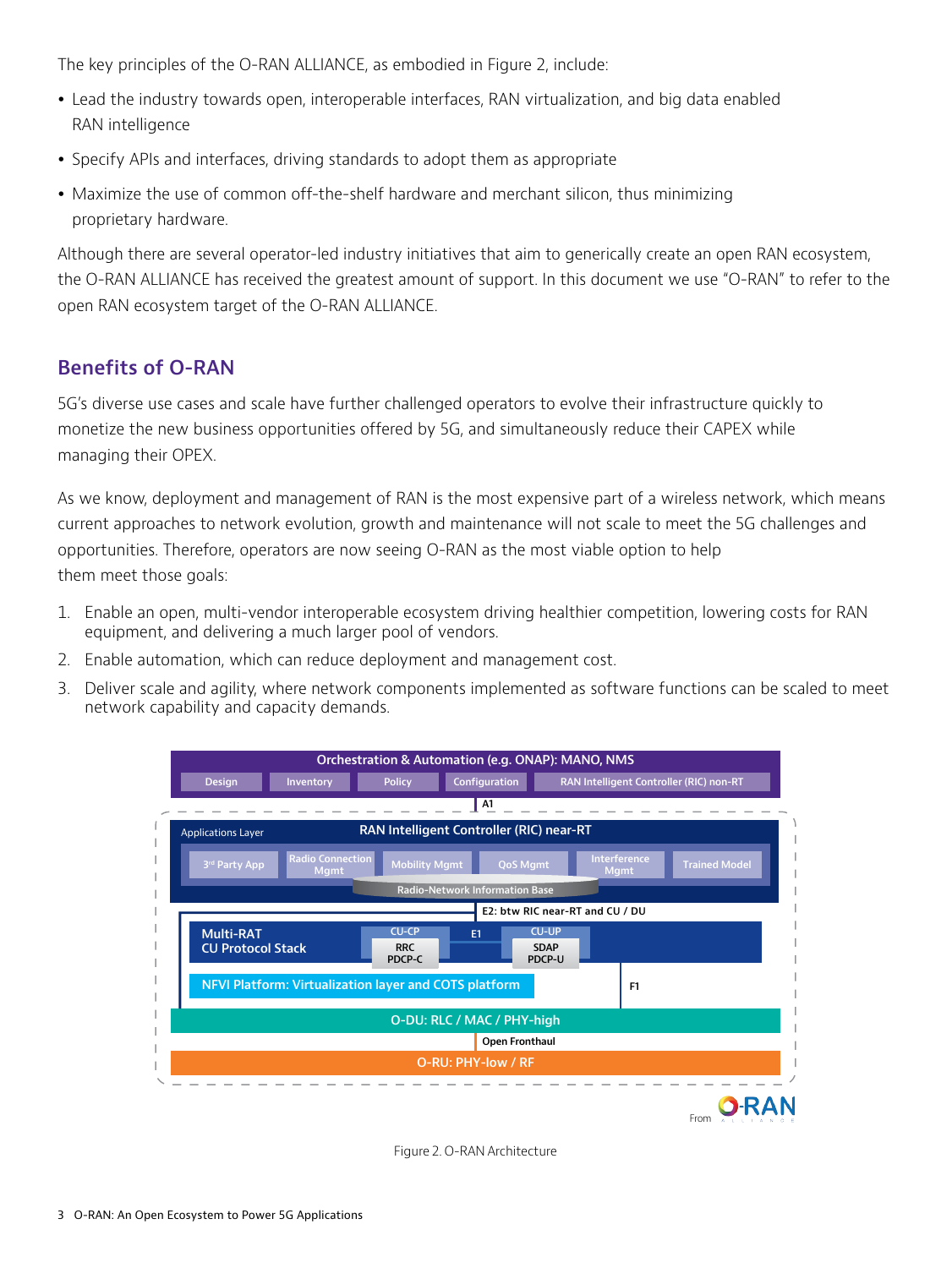### **Challenges of Deploying and Managing O-RAN based networks**

Interoperability and end-to-end performance will be by far the biggest concerns on the minds of vendors and operators in an O-RAN environment. Imagine all the advanced coordination features, power control algorithms and intra-technology interactions in a multi-vendor RAN. Today, having one vendor simplifies all that. And, when product related network performance issues arise, which is inevitable, service providers work with only one vendor to resolve them. Now imagine a network where RAN components such as central unit, distributed unit, and radio unit are supplied and supported by multiple vendors – operators and vendors will face greater challenges in both identifying and isolating issues as well as ensuring that performance/cost compares favorably to that of an optimized single vendor solution. Another key challenge of an O-RAN based multi-vendor network will be network management and resource management. Management of multi-vendor spares and training resources to maintain a multi-vendor network will be a learning curve for service providers' operations teams. Not to forget, integrating new functions and orchestration of new services from various vendors in an O-RAN based network will be another key challenge.

To overcome the above challenges, O-RAN ALLIANCE has been working with its members and contributors, including VIAVI, to deliver a **Reference Architecture** designed to enable next generation RAN infrastructures. This reference architecture will be based on well-defined, standardized interfaces to enable an open, interoperable supply chain ecosystem in full support of and complementary to standards promoted by 3GPP and other industry standards organizations. Further details of the structure and working groups are included in Appendix 1.

#### **Key Test Areas for Vendors and Operators**

Success of O-RAN will depend on the capability of operators to integrate and meet network KPIs in a true multivendor environment. To achieve this goal, operators need to have the confidence that all components in an O-RAN network have been tested in a trusted and controlled environment and all open interfaces and components are working correctly such that a multi-vendor O-RAN network cost to performance ratio is better than that of a traditional a single-vendor network. Operators will only deploy a network with an O-RU from one vendor, fronthaul from another, and baseband from a third one only if the performance and cost meet their targets and network integration is robust.

VIAVI plays an active role in contributing to the development of O-RAN specifications and how O-RAN compliant products can be tested to ensure interoperability, commercial robustness and high performance. In fact, VIAVI is the only T&M vendor holding co-chair positions in multiple O-RAN groups (Test Integration Focus Group and WG9) and editorships of several interoperability specifications (WG4 and WG5). In addition, VIAVI is a key contributor to O-RAN ALLIANCE plugfests, events conducted to foster adoption of open and interoperable 5G and 4G Radio Access Networks. In September and October 2020, VIAVI successfully participated in the [global plugfest](https://www.viavisolutions.com/en-us/news-releases/viavi-participates-global-o-ran-plugfest-across-five-countries-4g-and-5g-lab-and-field-test) across five countries, providing industry-leading 4G and 5G test and validation platforms. The O-RAN architecture references multiple standards bodies to deliver a robust open RAN ecosystem. VIAVI participates in those bodies and their workgroups including ITU-T, 3GPP, ONAP, IEEE (specifications for network transport, timing and sync workgroup) to name a few. VIAVI thus facilitates the delivery of test solutions so operators can be confident that their networks, once tested with VIAVI, are compliant with multiple required standards and specifications.

VIAVI has identified various use cases which can help identify, isolate and resolve network performance issues before an O-RAN multi-vendor network is launched.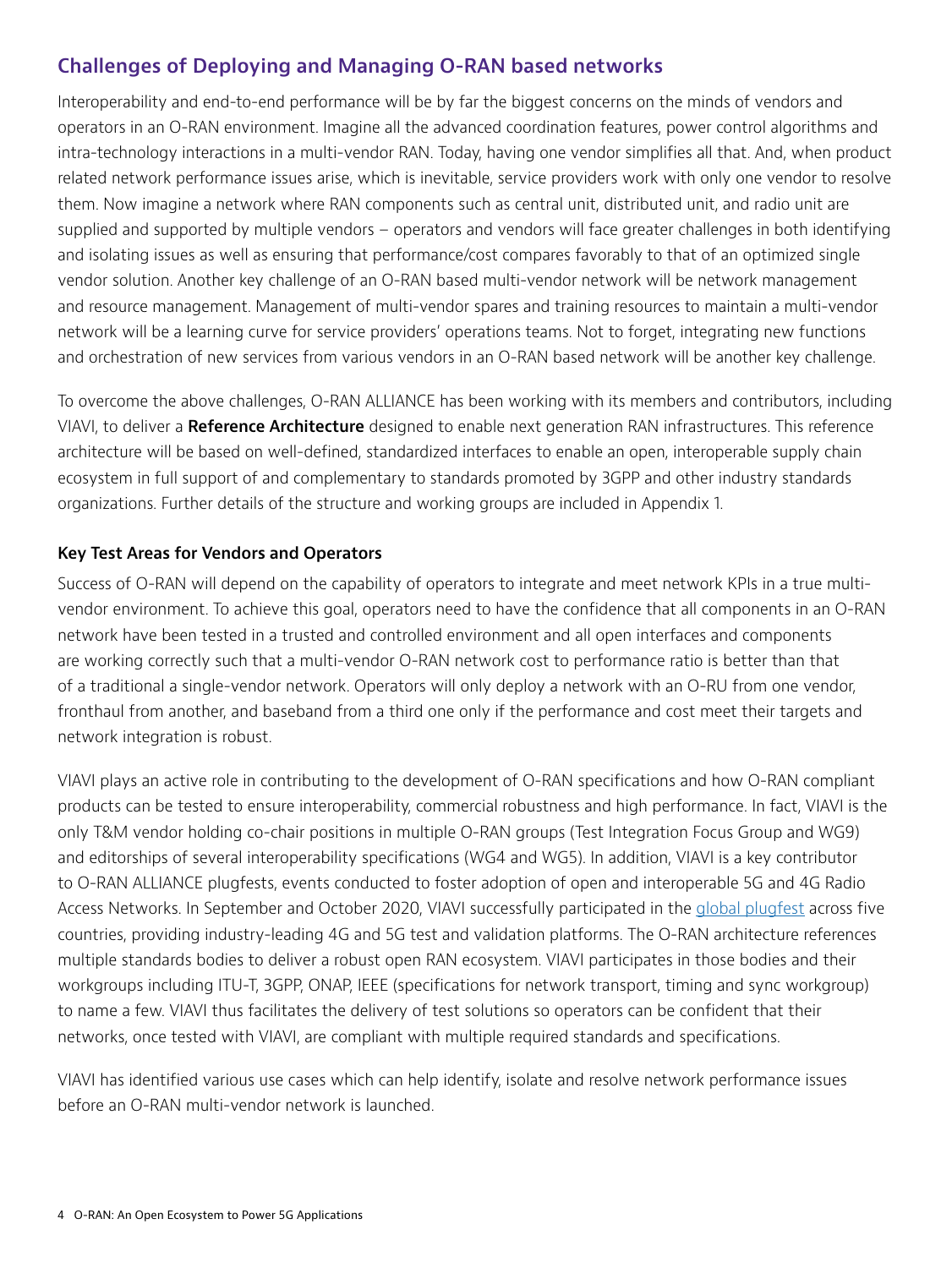The following are some key areas of our focus in lab validation, field deployment and network assurance.

- Multi-vendor interoperability test (MV-IOT) for functionality, performance, reliability, robustness, and resilience
- Subsystem (wrap-around) test of O-RU, O-DU, and O-CU
- System level test
- Vendors-pairing evaluation
- Protocol compliance for open interfaces and protocols
- Continuous Integration and Continuous Delivery test automation
- Continuous test process throughout the entire lifecycle
- Holistic evaluation of multiple RAN deployment options (RAN disaggregation, spectrum bands, delay management, features, vendors, etc.)
- Performance monitoring of open interfaces and protocols to ensure optimum operation



Figure 3. O-RAN Subsystem and System Testing using O-CU, O-DU, and O-RU

Figure 3 shows the scope of system and subsystem testing methodology using O-CU and O-DU. The companion white paper [Test Suite for O-RAN Specifications](https://comms.viavisolutions.com/O-RAN-Test-Suit-vi85789?_ga=2.253786376.1053491762.1610892089-1645727059.1609764760) sets out several test challenges and associated use cases, resources and recommendations for how to overcome these challenges. The presented test cases are a subset of the potential use cases rather than an exhaustive list of every required test case and are intended to provide an insight into test requirements and act as a starting point for more detailed discussion. Emphasis is given to multivendor testing aspects.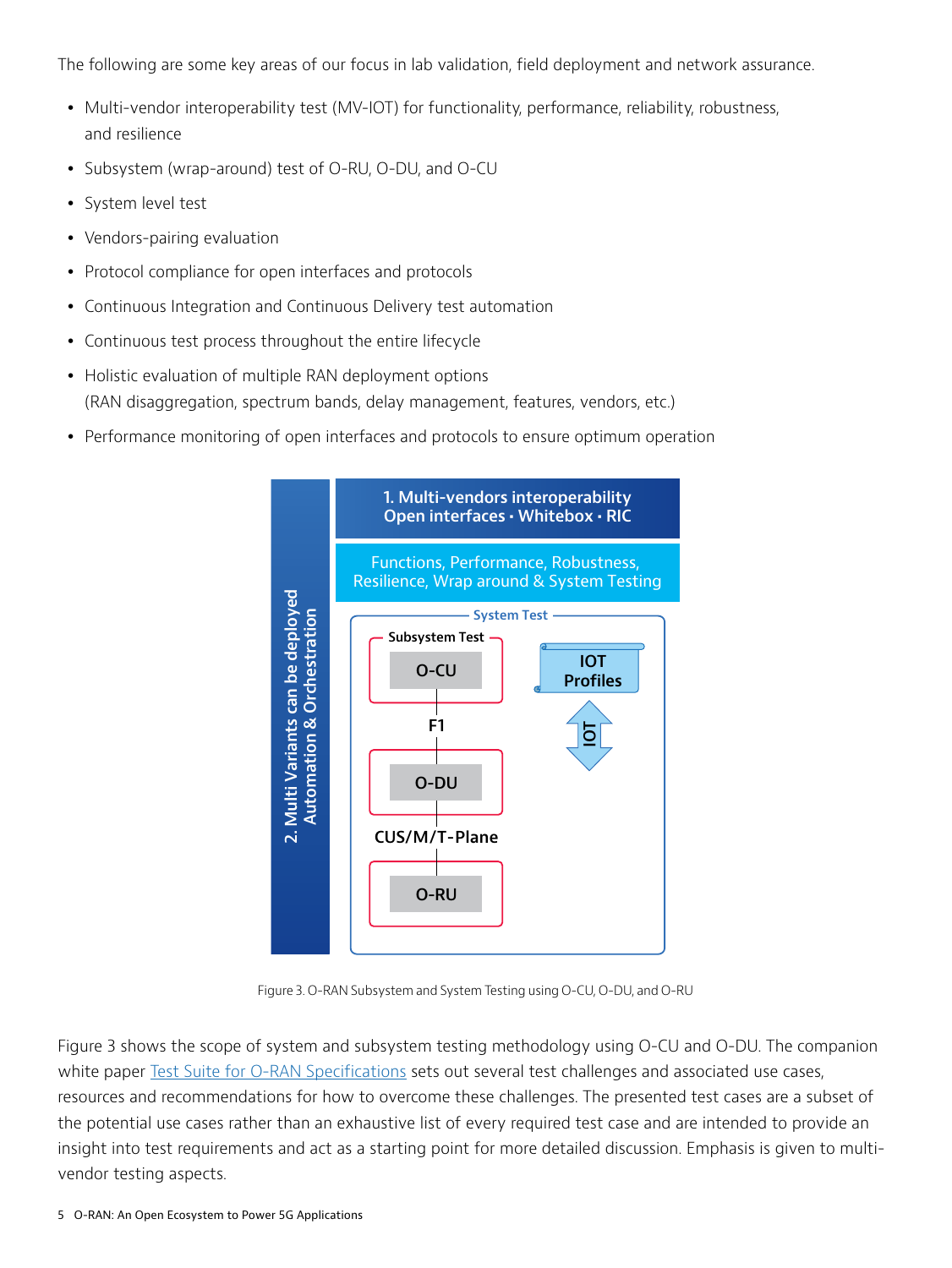There are many options for deploying multi-vendor networks and the choices made will drive test priorities. One potential scenario is that the operator sources the O-DU and O-CU from one vendor and uses them with O-RUs from different vendors. In this scenario, separating the testing of the single-vendor O-DU and O-CU will enable the single vendor part of the network to be tested and optimized separately from any variability introduced by different O-RUs. Once that is complete, end-to-end testing involving the complete O-RU, O-DU, O-CU chain should be performed as well.

In another scenario, attention is focused on the interworking between the O-DU and the O-CU. In the same way, testing upwards from the F1 interface into the O-CU for the single-vendor part can be separated from the variability introduced by the different O-RU and O-DU suppliers.

Irrespective of decisions about the mix of different vendors and network architectures, certain critical performance aspects will remain. Included among these are:

- End-to-end network performance including during handover and with mobility and fading test scenarios
- Robustness of the X-haul transport and synchronization networks.
- Multi-vendor interoperability testing

To help operators manage testing, VIAVI has worked closely with the O-RAN ALLIANCE in the development of interoperability and conformance test scenarios. Along those lines different operators are launching O-RAN Test and Integration Centers (OTIC) around the globe. The core charter for OTIC is to ensure O-RAN components from multiple vendors support standard and open interfaces and can interoperate in accordance with O-RAN test specifications. Some of the key goals are to:

- 1. Verify, integrate and test disaggregated RAN components.
- 2. Ensure O-RAN solutions functionally comply to the specifications of the O-RAN ALLIANCE.
- 3. Deliver the desired architecture that supports a plug-and-play model for O-RAN network components and solutions.